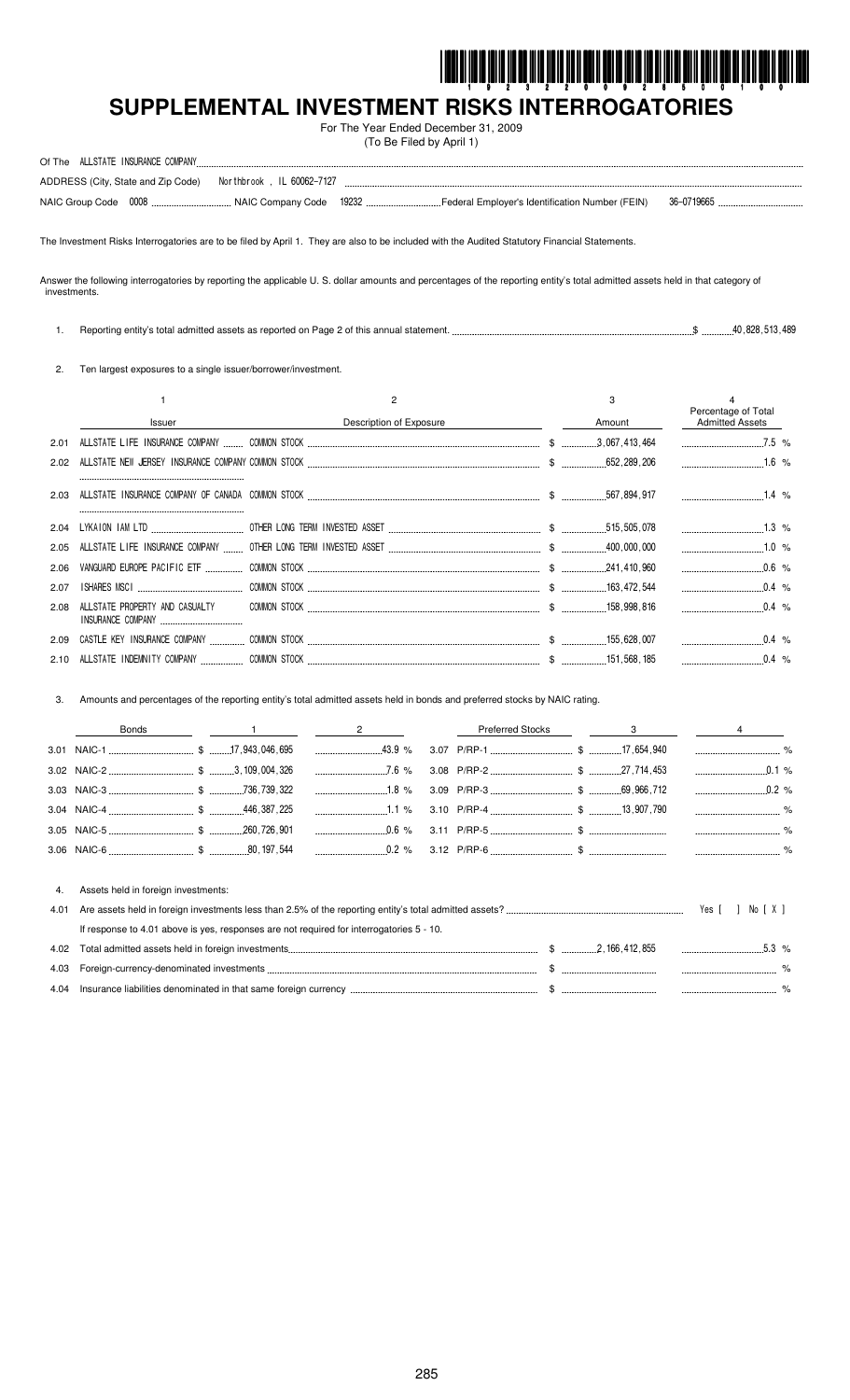5. Aggregate foreign investment exposure categorized by NAIC sovereign rating:

|       |                                                                                                             |                    | $\mathbf{1}$  | $\overline{\phantom{a}2\phantom{a}}$                                                                                                                                                                                                                                                                                                                               |
|-------|-------------------------------------------------------------------------------------------------------------|--------------------|---------------|--------------------------------------------------------------------------------------------------------------------------------------------------------------------------------------------------------------------------------------------------------------------------------------------------------------------------------------------------------------------|
| 5.01  |                                                                                                             |                    |               | 4.9 %                                                                                                                                                                                                                                                                                                                                                              |
| 5.02  |                                                                                                             |                    |               |                                                                                                                                                                                                                                                                                                                                                                    |
| 5.03  |                                                                                                             |                    |               |                                                                                                                                                                                                                                                                                                                                                                    |
|       |                                                                                                             |                    |               |                                                                                                                                                                                                                                                                                                                                                                    |
| 6.    | Largest foreign investment exposures by country, categorized by the country's NAIC sovereign rating:        |                    |               |                                                                                                                                                                                                                                                                                                                                                                    |
|       |                                                                                                             |                    | $\frac{1}{1}$ | $2 \left( \frac{1}{2} \right)$                                                                                                                                                                                                                                                                                                                                     |
|       | Countries rated NAIC - 1:                                                                                   |                    |               |                                                                                                                                                                                                                                                                                                                                                                    |
| 6.01  |                                                                                                             |                    |               | $\begin{picture}(180,10) \put(0,0){\vector(1,0){100}} \put(10,0){\vector(1,0){100}} \put(10,0){\vector(1,0){100}} \put(10,0){\vector(1,0){100}} \put(10,0){\vector(1,0){100}} \put(10,0){\vector(1,0){100}} \put(10,0){\vector(1,0){100}} \put(10,0){\vector(1,0){100}} \put(10,0){\vector(1,0){100}} \put(10,0){\vector(1,0){100}} \put(10,0){\vector(1,0){100}}$ |
| 6.02  |                                                                                                             |                    |               | $0.4\%$                                                                                                                                                                                                                                                                                                                                                            |
|       | Countries rated NAIC - 2:                                                                                   |                    |               |                                                                                                                                                                                                                                                                                                                                                                    |
| 6.03  |                                                                                                             |                    |               | 0.1 %                                                                                                                                                                                                                                                                                                                                                              |
| 6.04  |                                                                                                             |                    |               | $0.1 \%$                                                                                                                                                                                                                                                                                                                                                           |
|       | Countries rated NAIC - 3 or below:                                                                          |                    |               |                                                                                                                                                                                                                                                                                                                                                                    |
| 6.05  |                                                                                                             |                    |               | $\ldots$ 0.1 %                                                                                                                                                                                                                                                                                                                                                     |
| 6.06  |                                                                                                             |                    |               |                                                                                                                                                                                                                                                                                                                                                                    |
|       |                                                                                                             |                    |               |                                                                                                                                                                                                                                                                                                                                                                    |
|       |                                                                                                             |                    |               | $2 \left( \frac{1}{2} \right)$                                                                                                                                                                                                                                                                                                                                     |
| 7.    |                                                                                                             |                    |               | $2.3$ %                                                                                                                                                                                                                                                                                                                                                            |
|       |                                                                                                             |                    |               |                                                                                                                                                                                                                                                                                                                                                                    |
| 8.    | Aggregate unhedged foreign currency exposure categorized by NAIC sovereign rating:                          |                    |               |                                                                                                                                                                                                                                                                                                                                                                    |
|       |                                                                                                             |                    |               |                                                                                                                                                                                                                                                                                                                                                                    |
| 8.01  |                                                                                                             |                    |               | $\frac{2}{\sqrt{2}}$<br>2.1%                                                                                                                                                                                                                                                                                                                                       |
| 8.02  |                                                                                                             |                    |               | $\begin{array}{c} \begin{array}{c} \text{}\\ \text{}\\ \text{}\\ \end{array} \end{array}$                                                                                                                                                                                                                                                                          |
| 8.03  |                                                                                                             |                    |               |                                                                                                                                                                                                                                                                                                                                                                    |
|       |                                                                                                             |                    |               |                                                                                                                                                                                                                                                                                                                                                                    |
|       |                                                                                                             |                    |               |                                                                                                                                                                                                                                                                                                                                                                    |
| 9.    | Largest unhedged foreign currency exposures by country, categorized by the country's NAIC sovereign rating: |                    |               |                                                                                                                                                                                                                                                                                                                                                                    |
|       |                                                                                                             |                    |               |                                                                                                                                                                                                                                                                                                                                                                    |
|       |                                                                                                             |                    |               |                                                                                                                                                                                                                                                                                                                                                                    |
|       |                                                                                                             |                    |               | $\mathbf{2}$                                                                                                                                                                                                                                                                                                                                                       |
|       | Countries rated NAIC - 1:                                                                                   |                    |               |                                                                                                                                                                                                                                                                                                                                                                    |
| 9.01  |                                                                                                             |                    |               | $\ldots$ 0.4 %                                                                                                                                                                                                                                                                                                                                                     |
| 9.02  |                                                                                                             |                    |               | $\ldots$ 0.3 %                                                                                                                                                                                                                                                                                                                                                     |
|       | Countries rated NAIC - 2:                                                                                   |                    |               |                                                                                                                                                                                                                                                                                                                                                                    |
| 9.03  |                                                                                                             |                    |               | $\ldots$ 0.1 %                                                                                                                                                                                                                                                                                                                                                     |
| 9.04  |                                                                                                             |                    |               |                                                                                                                                                                                                                                                                                                                                                                    |
|       | Countries rated NAIC - 3 or below:                                                                          |                    |               |                                                                                                                                                                                                                                                                                                                                                                    |
| 9.05  |                                                                                                             |                    |               |                                                                                                                                                                                                                                                                                                                                                                    |
| 9.06  |                                                                                                             |                    |               |                                                                                                                                                                                                                                                                                                                                                                    |
|       |                                                                                                             |                    |               |                                                                                                                                                                                                                                                                                                                                                                    |
| 10.   | Ten largest non-sovereign (i.e. non-governmental) foreign issues:                                           |                    |               |                                                                                                                                                                                                                                                                                                                                                                    |
|       | 1.                                                                                                          | $\overline{c}$     | 3             | 4                                                                                                                                                                                                                                                                                                                                                                  |
|       | Issuer                                                                                                      | <b>NAIC Rating</b> |               |                                                                                                                                                                                                                                                                                                                                                                    |
|       | 10.01 EUROPEAN INVESTMENT BANK                                                                              | 1FE<br>\$          | 74,962,206    | 0.2%                                                                                                                                                                                                                                                                                                                                                               |
|       |                                                                                                             |                    |               |                                                                                                                                                                                                                                                                                                                                                                    |
| 10.03 |                                                                                                             |                    |               |                                                                                                                                                                                                                                                                                                                                                                    |
|       |                                                                                                             |                    |               |                                                                                                                                                                                                                                                                                                                                                                    |
|       |                                                                                                             |                    |               | $\ldots$ 0.1 %                                                                                                                                                                                                                                                                                                                                                     |
|       |                                                                                                             |                    |               |                                                                                                                                                                                                                                                                                                                                                                    |
| 10.07 |                                                                                                             |                    |               |                                                                                                                                                                                                                                                                                                                                                                    |
| 10.08 |                                                                                                             |                    |               |                                                                                                                                                                                                                                                                                                                                                                    |
| 10.09 |                                                                                                             |                    |               | 0.1 %                                                                                                                                                                                                                                                                                                                                                              |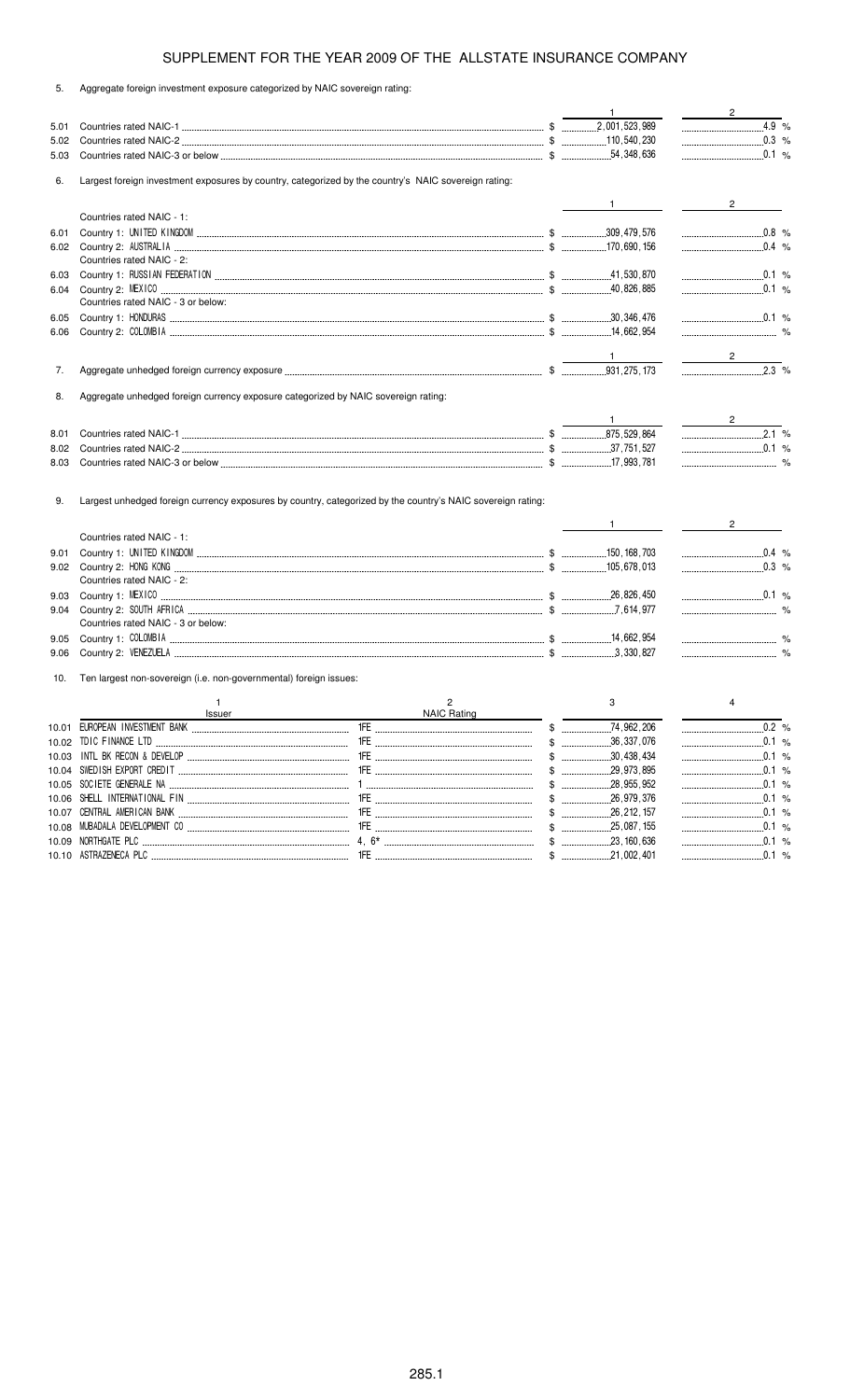11. Amounts and percentages of the reporting entity's total admitted assets held in Canadian investments and unhedged Canadian currency exposure: 11.01 Are assets held in Canadian investments less than 2.5% of the reporting entity's total admitted assets? -Wes [X ] No [] If response to 11.01 is yes, detail is not required for the remainder of interrogatory 11. 1 2 11.02 Total admitted assets held in Canadian investments ..............................  % 11.03 Canadian-currency-denominated investments \$  % 11.04 Canadian-denominated insurance liabilities \$ % 11.05 Unhedged Canadian currency exposure \$ % 12. Report aggregate amounts and percentages of the reporting entity's total admitted assets held in investments with contractual sales restrictions: 12.01 Are assets held in investments with contractual sales restrictions less than 2.5% of the reporting entity's total admitted assets? - $M = Yes[X] No [1]$ If response to 12.01 is yes, responses are not required for the remainder of Interrogatory 12. 1  $\overline{2}$  3 12.02 Aggregate statement value of investments with contractual sales restrictions \$ 214.745.574 0.5 % Largest three investments with contractual sales restrictions: 12.03 \$ % 12.04 \$ % 12.05 \$ % 13. Amounts and percentages of admitted assets held in the ten largest equity interests: 13.01 Are assets held in equity interests less than 2.5% of the reporting entity's total admitted assets? -Yes [ ] No [ X ] If response to 13.01 above is yes, responses are not required for the remainder of Interrogatory 13. 1 Name of Issuer 2 3 13.02 ! \$ " " % 13.03 # \$ ! \$ "

"  $.16%$ 13.04 ! % \$ "
 7 …………………………………1  $.1.4%$ 13.05 & % \$ 515 505 078  $1.3\%$ 13.06 '(% ! ! \$  $.241,410,960$  $.0.6%$ 13.07 ) % \$  $163$  472 544 0.4  $\frac{9}{6}$ 13.08 !! % ! \$ 158,998,816  $0.4 %$ <br> $0.4 %$ 

155,628,007

51,568,1

 $.0.4%$ 

 $.0.3 %$ 

13.09 & ! \$

13.11 ) % % \$

13.10 ALLSTATE INDEMNITY COMPANY.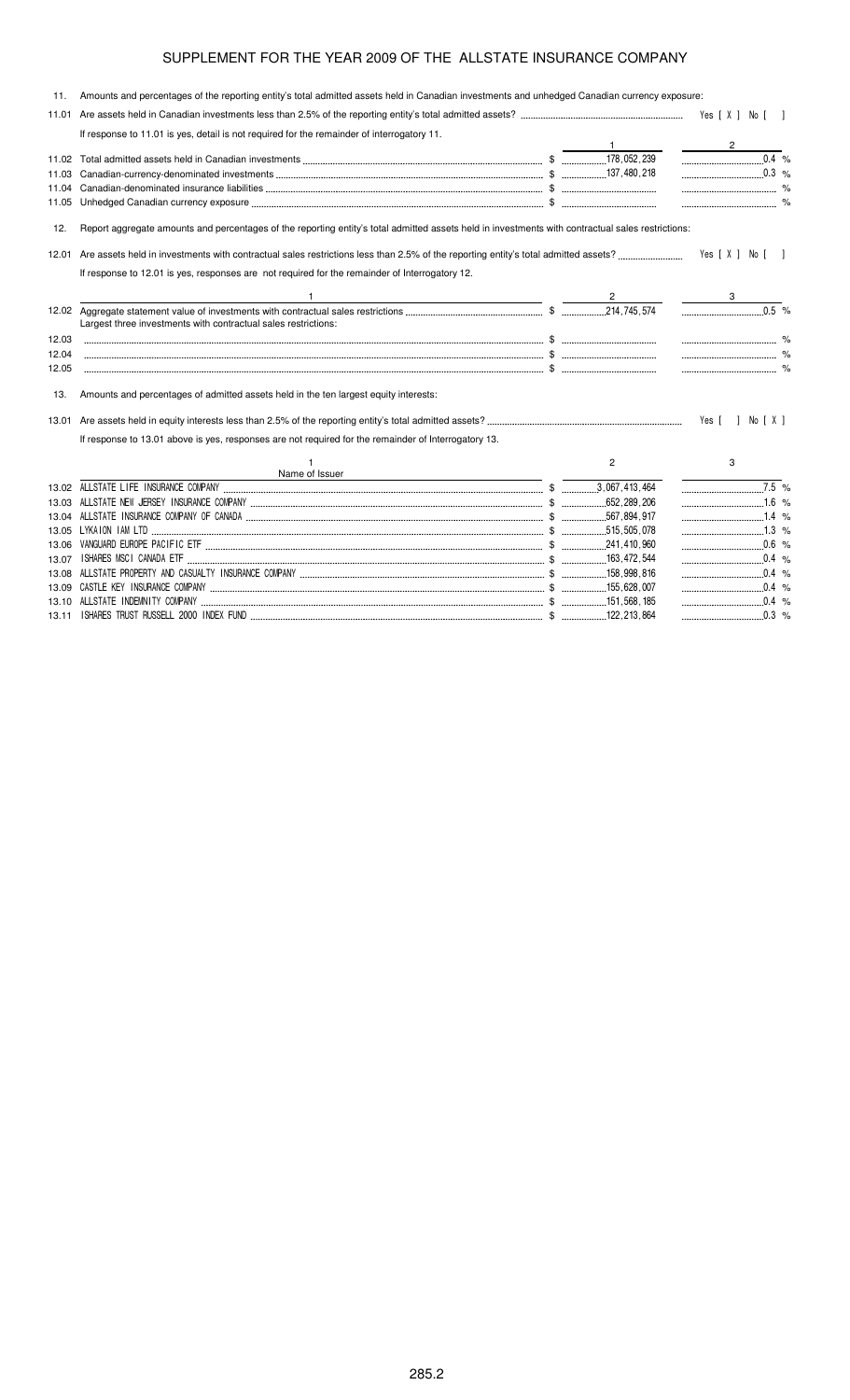| 14.   | Amounts and percentages of the reporting entity's total admitted assets held in nonaffiliated, privately placed equities: |                |                |      |
|-------|---------------------------------------------------------------------------------------------------------------------------|----------------|----------------|------|
|       |                                                                                                                           | Yes [ X ] No [ |                |      |
|       | If response to 14.01 above is yes, responses are not required for the remainder of Interrogatory 14.                      |                |                |      |
|       |                                                                                                                           |                |                |      |
|       | Largest three investments held in nonaffiliated, privately placed equities:                                               |                | 0.1%           |      |
| 14.03 |                                                                                                                           |                |                |      |
| 14.04 |                                                                                                                           |                |                |      |
| 14.05 |                                                                                                                           |                |                |      |
| 15.   | Amounts and percentages of the reporting entity's total admitted assets held in general partnership interests:            |                |                |      |
|       |                                                                                                                           |                | Yes [ X ] No [ |      |
|       | If response to 15.01 above is yes, responses are not required for the remainder of Interrogatory 15.                      | $\mathbf{2}$   |                |      |
|       | Largest three investments in general partnership interests:                                                               |                |                |      |
| 15.03 |                                                                                                                           |                |                |      |
| 15.04 |                                                                                                                           |                |                |      |
| 15.05 |                                                                                                                           |                |                |      |
| 16.   | Amounts and percentages of the reporting entity's total admitted assets held in mortgage loans:                           |                |                |      |
|       |                                                                                                                           |                | Yes [ X ] No [ |      |
|       | If response to 16.01 above is yes, responses are not required for the remainder of Interrogatory 16 and Interrogatory 17. |                |                |      |
|       |                                                                                                                           | 2              | 3              |      |
|       | Type (Residential, Commercial, Agricultural)                                                                              |                |                |      |
| 16.02 |                                                                                                                           |                |                |      |
| 16.03 |                                                                                                                           |                |                |      |
| 16.04 |                                                                                                                           |                |                |      |
| 16.05 |                                                                                                                           |                |                |      |
| 16.06 |                                                                                                                           |                |                |      |
| 16.07 |                                                                                                                           |                |                |      |
| 16.08 |                                                                                                                           |                |                |      |
| 16.09 |                                                                                                                           |                |                | $\%$ |

16.10 \$ % 16.11 \$ %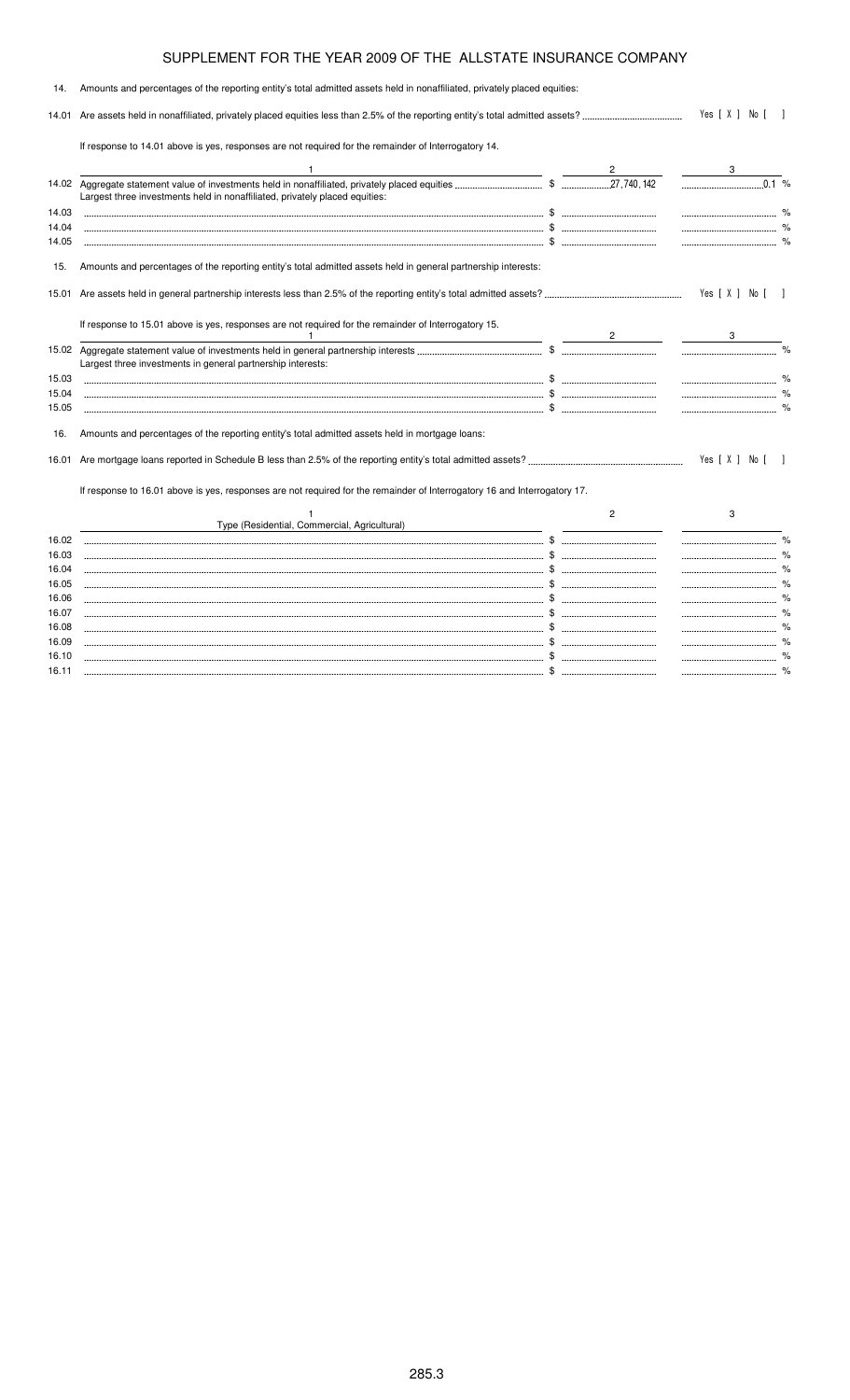Amount and percentage of the reporting entity's total admitted assets held in the following categories of mortgage loans:

|                         |               |              |                                                                                                                                                                                                                  |             |   |            |   |                |   | Loans        |                |               |
|-------------------------|---------------|--------------|------------------------------------------------------------------------------------------------------------------------------------------------------------------------------------------------------------------|-------------|---|------------|---|----------------|---|--------------|----------------|---------------|
|                         |               |              |                                                                                                                                                                                                                  |             |   |            |   |                |   |              |                |               |
| 16.13                   |               |              |                                                                                                                                                                                                                  |             |   |            |   |                |   |              |                |               |
| 16.14                   |               |              |                                                                                                                                                                                                                  |             |   |            |   |                |   |              |                |               |
| 16.15                   |               |              |                                                                                                                                                                                                                  |             |   |            |   |                |   |              |                |               |
| 16.16                   |               |              |                                                                                                                                                                                                                  |             |   |            |   |                |   |              | $\%$           |               |
| 17.                     |               |              | Aggregate mortgage loans having the following loan-to-value ratios as determined from the most current appraisal as of the annual statement date:                                                                |             |   |            |   |                |   |              |                |               |
|                         |               |              | Residential                                                                                                                                                                                                      |             |   | Commercial |   |                |   | Agricultural |                |               |
|                         | Loan to Value | $\mathbf{1}$ | $\overline{2}$                                                                                                                                                                                                   |             | 3 |            | 4 |                | 5 |              | 6              |               |
|                         |               |              |                                                                                                                                                                                                                  |             |   |            |   |                |   |              |                |               |
|                         |               |              |                                                                                                                                                                                                                  | \$          |   |            |   |                |   |              |                |               |
|                         |               |              |                                                                                                                                                                                                                  | $\%$<br>\$. |   |            |   |                |   |              |                |               |
|                         |               |              |                                                                                                                                                                                                                  |             |   |            |   |                |   |              |                |               |
|                         |               |              |                                                                                                                                                                                                                  |             |   |            |   |                |   |              |                |               |
| 18.01                   |               |              |                                                                                                                                                                                                                  |             |   |            |   |                |   |              | Yes [ X ] No [ |               |
|                         |               |              | If response to 18.01 above is yes, responses are not required for the remainder of Interrogatory 18.<br>Largest five investments in any one parcel or group of contiguous parcels of real estate.<br>Description |             |   |            |   |                |   |              |                |               |
|                         |               |              | $\overline{1}$                                                                                                                                                                                                   |             |   |            |   | $\overline{2}$ |   |              |                |               |
|                         |               |              |                                                                                                                                                                                                                  |             |   |            |   |                |   |              |                |               |
|                         |               |              |                                                                                                                                                                                                                  |             |   |            |   |                |   |              |                |               |
| 18.02<br>18.03<br>18.04 |               |              |                                                                                                                                                                                                                  |             |   |            |   |                |   |              |                |               |
| 18.05<br>18.06          |               |              |                                                                                                                                                                                                                  |             |   |            |   |                |   |              |                |               |
| 19.                     |               |              | Report aggregate amounts and percentages of the reporting entity's total admitted assets held in investments held in mezzanine real estate loans:                                                                |             |   |            |   |                |   |              |                |               |
|                         |               |              |                                                                                                                                                                                                                  |             |   |            |   |                |   |              | Yes [ X ] No [ |               |
|                         |               |              | If response to 19.01 is yes, responses are not required for the remainder of Interrogatory 19.                                                                                                                   |             |   |            |   |                |   |              |                |               |
|                         |               |              |                                                                                                                                                                                                                  |             |   |            |   |                |   |              |                |               |
|                         |               |              |                                                                                                                                                                                                                  |             |   |            |   |                |   |              |                |               |
|                         |               |              | Largest three investments held in mezzanine real estate loans:                                                                                                                                                   |             |   |            |   |                |   |              |                |               |
| 19.01<br>19.02<br>19.03 |               |              |                                                                                                                                                                                                                  |             |   |            |   |                |   |              |                | $\frac{1}{2}$ |
| 19.04<br>19.05          |               |              |                                                                                                                                                                                                                  |             |   |            |   |                |   |              |                | %             |